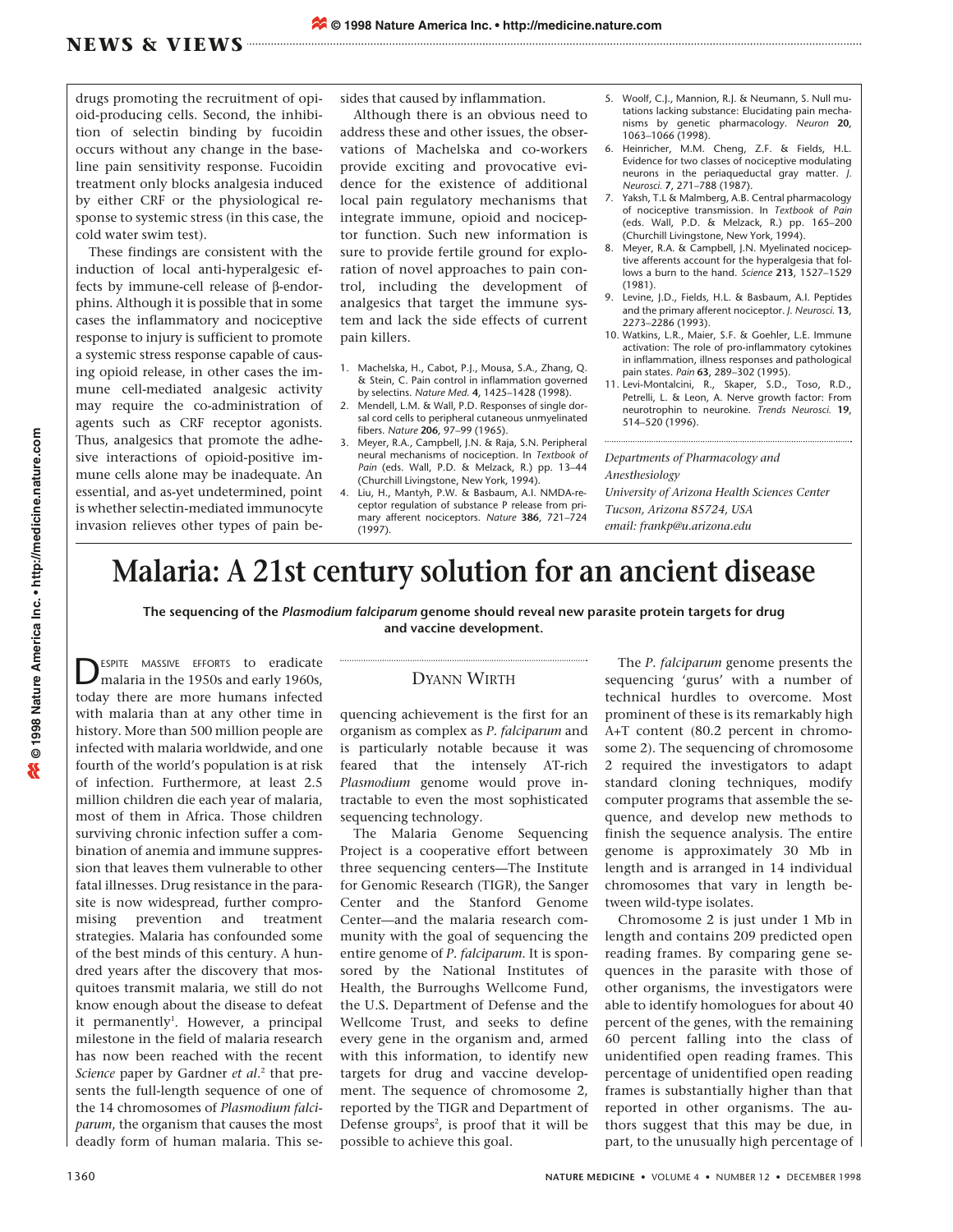

Chromosome 2 of *Plasmodium falciparum*. The availability of the complete sequence of chromosome 2 of *P. falciparum*, the parasite causing the fatal form of human malaria, should enable the identification of new targets for drug and vaccine development. The *var* and rifin genes, arranged in subtelomeric repeats at both ends of the chromosome, may be potential drug or vaccine targets, particularly because the *var* genes encode (and the rifin genes are thought to encode) parasite antigens that are expressed on the infected erythrocyte surface.

proteins with non-globular domains predicted from the open reading frames of *P. falciparum* chromosome 2. (The function and importance of these nonglobular protein domains is unknown, although the investigators suggest that they may provide a selective advantage to the parasite.) An additional contributory factor is certainly that the malaria parasite has an unusual and complex life cycle, existing in multiple forms in both the human host and mosquito vector. Host–parasite interactions and immune evasion strategies require unique genes and proteins.

One of the most interesting features of chromosome 2 is the arrangement of families of related genes (see Fig.). At each end of the chromosome, there are two families of genes: the *var* genes, which encode variant parasite antigens expressed on the surface of infected erythrocytes, and the rifin genes encoding a previously cloned gene family of unknown function named for the Rif-1 repeat element<sup>3</sup>. The arrangement of the rifin genes interspersed with the variant surface antigen genes, coupled with the discovery that the rifin genes, have signal sequences, suggests that the products of these genes are expressed on the erythrocyte surface and may be associated with variant surface antigens. Neither the spatial relationship of these gene families nor the juxtaposition of the signal sequences could have been determined using either expressed sequence tag approaches or standard mapping techniques.

One of the immediate applications of the Malaria Genome Sequencing Project is the identification of new potential targets for drug development, and the chromosome 2 sequence yields several new candidates. Of particular interest are enzymes present in the malaria parasite that are drug targets in other organisms and enzymes that are unique to the parasite and not found in the host. One example from chromosome 2 that seems promising is the 3-ketoacyl-ACP synthase III (FabH), an enzyme in the Type II fatty acid synthase system that had been thought to be restricted to bacteria and plant plastid systems only. Additional research will be needed to determine whether such putative targets are indeed essential for parasite survival and whether they are amenable to drug development. The sequence gives us direct access to the genes and the research can move directly to the focused effort of target evaluation. Further comparison of the *P. falciparum* genome with those of related organisms will provide leads to conserved genes of unknown function that may play an essential part in parasite survival.

Information from the genome project may also help scientists to develop new

DNA-based vaccines (see page 1351 of this issue). Recent work from Hoffman's group demonstrates that a DNA vaccine based on the gene encoding the sporozoite surface protein elicits an immune response in humans<sup>4</sup>. New genes encoding putative surface proteins, such as the Rif-1 gene family, have been identified on chromosome 2 and some of these may warrant further investigation as potential vaccine targets. Furthermore, as new protein domains important in cellcell interactions are identified through biological and immunological analysis, related genes can be readily sought in the sequence database. This will provide immediate information regarding variant and conserved regions that will be useful for vaccine design.

Sequencing and assembly of the remaining thirteen chromosomes of *P. falciparum* is underway, with about 40 percent of the 6,500 predicted genes at least partially sequenced. This now permits us to think about future applications that will be possible when the entire genome sequence becomes available. Of particular interest is the analysis of gene expression at the level of the entire organism through the use of DNA microarray5,6 or Serial Analysis of Gene Expression strategies<sup>7</sup>. These approaches have proved extremely powerful in the analysis of *Saccharomyces cerevisiae* gene expression, and have led to the identification of large groups of genes that respond when yeast are grown under different conditions or in the presence of drugs<sup>8</sup>. It seems reasonable to assume that a similar multigene response will occur in *P. falciparum* after exposure to new vectors, drugs or the host immune response. Previous work has focused on single genes; the availability of the tools provided by the *P. falciparum* Genome Sequencing Project will now allow us to take a more integrative approach, analyzing the interaction of several genes in response to a single stimulus. The ability to dissect these kinds of complex responses is likely to bring a whole new dimension to our understanding of the parasite.

Finally, availability of the chromosome 2 sequence will allow for comparison of different populations and isolates of the parasite and the determination of sequence polymorphisms and allelic diversity<sup>9</sup>. Comparison of sequences from recent parasite isolates with the reference strain sequence may provide insight into mechanisms of pathogenicity and virulence. Comparison of gene expression